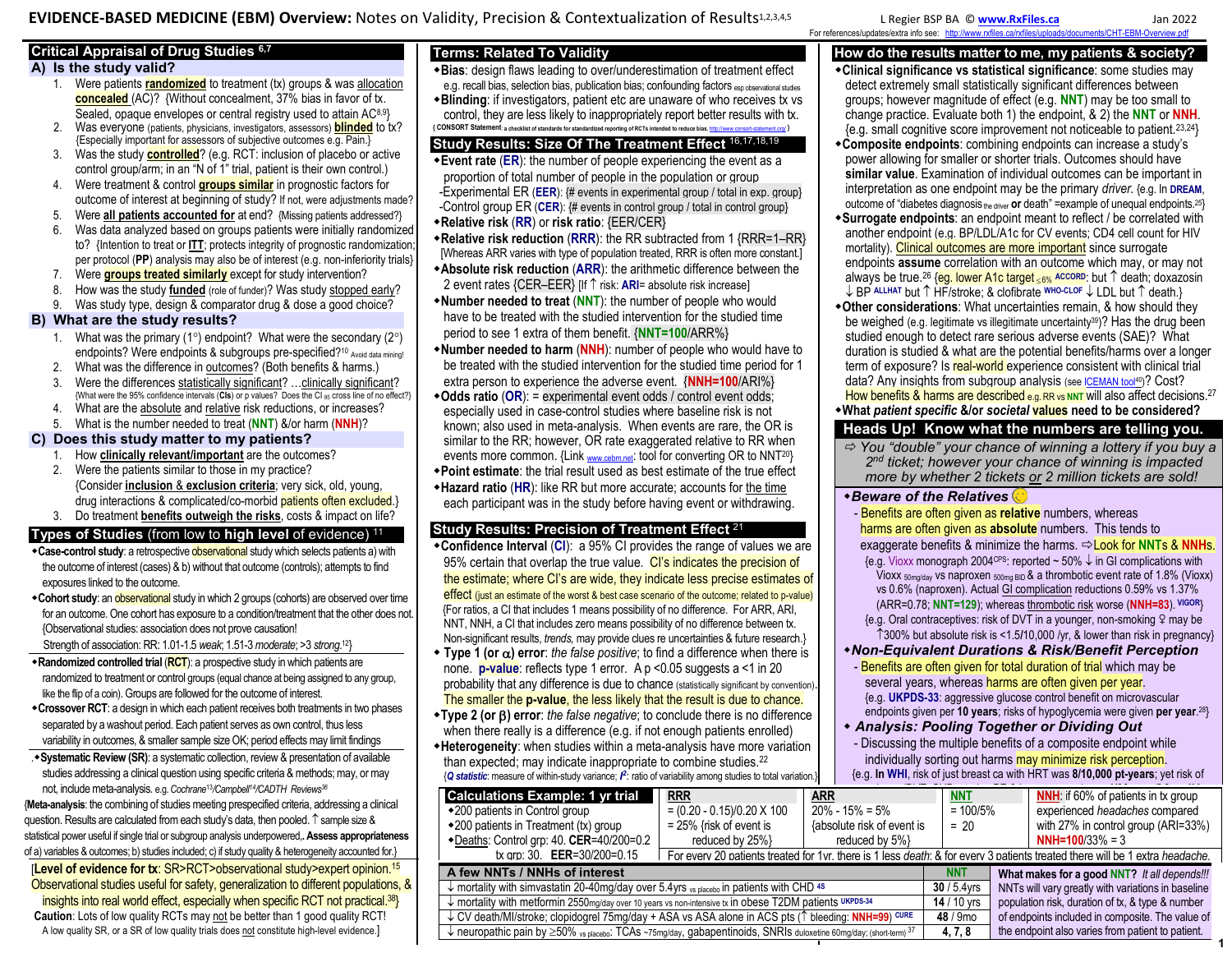**Other Online EBM Resources/Links:** EBM Portal Links (SK): [http://web.mac.com/malees/Primary\\_Care\\_Portal/EBM.html](http://web.mac.com/malees/Primary_Care_Portal/EBM.html); Evidence Updates service: <http://plus.mcmaster.ca/EvidenceUpdates/Default.aspx> General: U of T: http://www.cebm.utoronto.ca/: Oxford[: http://www.cebm.net/?o=1011;](http://www.cebm.net/?o=1011) McMasters: How to teach evidence based clinical practice - Links[: http://hsl.mcmaster.ca/ebcp/.](http://hsl.mcmaster.ca/ebcp/) Dynamed: www.ebscohost.com/dynamed/ User's Guide: UofA, Centre for Health Evidence: http://www.cche.net/usersquides/main.asp; UBC[: http://www.ti.ubc.ca/;](http://www.ti.ubc.ca/) Grey Literature Searching: http://www.cadth.ca/index.php/en/cadth/products/grey-matters ScHARR Intro to Evidence Based Practice (Sheffield, UK) [http://www.shef.ac.uk/scharr/ir/netting/;](http://www.shef.ac.uk/scharr/ir/netting/) BMJ – Clinical Evidence Links: [http://clinicalevidence.bmj.com/ceweb/resources/useful\\_links.jsp;](http://clinicalevidence.bmj.com/ceweb/resources/useful_links.jsp) NNTs http://www.thennt.com/ Clinical significance CALCULATORS: UBC: [http://spph.ubc.ca/sites/healthcare/files/calc/clinsig.html;](http://spph.ubc.ca/sites/healthcare/files/calc/clinsig.html) Wisconsin[: http://intsmain.is.mcw.edu/clincalc/bayes.html.](http://intsmain.is.mcw.edu/clincalc/bayes.html) Essential Evidence Plus: http://www.essentialevidenceplus.com/ Dalhousie Katie Clinical Significance Calculator: <http://ktcalc.cme.dal.ca/site/login.php> Z-score: <http://www.socscistatistics.com/pvalues/normaldistribution.aspx> Teaching EBM Videos: McMaster Guyatt: http://ebm.mcmaster.c **Other tools of interest: <b>ICEMAN** - to assess subgroup heterogeneity effect <sup>40</sup>

| <b>RxFiles - Select Trial Summaries</b> (more available online at <b>www.RxFiles.ca</b> )                                                                         | Lipid: Summary Table: http://www.rxfiles.ca/rxfiles/uploads/documents/members/CHT-lipid agents-major trials.pdf                    |
|-------------------------------------------------------------------------------------------------------------------------------------------------------------------|------------------------------------------------------------------------------------------------------------------------------------|
| Anemia: Trials Summary: http://www.rxfiles.ca/rxfiles/uploads/documents/CHT-Anemia-Key-Trials.pdf                                                                 | & Q&A 2004: http://www.rxfiles.ca/rxfiles/uploads/documents/Lipid-QandA-Update-Oct04.pdf                                           |
| Asthma: Asthma Landmark Trials: Treatment of "Mild" or Intermittent Adult & Adolescent Asthma <sup>2021</sup> ; Asthma Trials/SR Overview/Summary <sup>2006</sup> | AIM-HIGH: http://www.rxfiles.ca/rxfiles/uploads/documents/Lipid-AIM-HIGH-nicotinic-acid-Niaspan-trial.pdf                          |
| Novel-START: https://www.rxfiles.ca/RxFiles/uploads/documents/members/ts-NovelStart.pdf 2021                                                                      | ASCOT-LLA: http://www.rxfiles.ca/rxfiles/uploads/documents/Lipid-QandA-ASCOT.pdf                                                   |
| PRACTICAL: https://www.rxfiles.ca/RxFiles/uploads/documents/members/ts-PRACTICAL.pdf 2021                                                                         | CARDS: http://www.rxfiles.ca/rxfiles/uploads/documents/Lipid-QandA-CARDS.pdf                                                       |
| SYGMA-1: https://www.rxfiles.ca/RxFiles/uploads/documents/members/ts-SYGMA1.pdf <sup>2021</sup>                                                                   | ENHANCE: http://www.rxfiles.ca/rxfiles/uploads/documents/Lipid-ENHANCE trial overview.pdf                                          |
| SYGMZ-2: https://www.rxfiles.ca/RxFiles/uploads/documents/members/ts-SYGMA2.pdf <sup>2021</sup>                                                                   | FIELD Substudy: http://www.rxfiles.ca/rxfiles/uploads/documents/FIELD-Sub-Analysis-Women-Trial-Summary.pdf 2015                    |
| Dementia: CATIE-AD: http://www.rxfiles.ca/rxfiles/uploads/documents/Psych-CATIE-AD-trial-summary.pdf                                                              | IDEAL: http://www.rxfiles.ca/rxfiles/uploads/documents/Lipid-QandA-IDEAL.pdf                                                       |
| Diabetes: Landmark Trials Summary: Glucose: http://www.rxfiles.ca/rxfiles/uploads/documents/CHT-Diabetes-Landmark-Trials-Links.pdf                                | IMPROVE-IT: http://www.rxfiles.ca/rxfiles/uploads/documents/Lipid-IMPROVE-IT-Trial-Summary-QandA.pdf 2014                          |
| Landmark Trials <b>Summary</b> : NON-Glucose: http://www.rxfiles.ca/rxfiles/uploads/documents/members/CHT-DIABETES-Landmark-Trials-Non-Glucose.pdf                | JUPITER: http://www.rxfiles.ca/rxfiles/uploads/documents/Lipid-Jupiter-trial-overview.pdf                                          |
| ACCORD-ADVANCE Comparison: http://www.rxfiles.ca/rxfiles/uploads/documents/Diabetes-A1C-ACCORD-vs-ADVANCE-COMPARISON.pdf                                          | PROVE-IT: http://www.rxfiles.ca/rxfiles/uploads/documents/Lipid-QandA-Prove-It.pdf                                                 |
| ACCORD-BP & LIPID: http://www.rxfiles.ca/rxfiles/uploads/documents/ACCORD-BP-Lipid-Trial-Overview.pdf                                                             | SHARP: http://www.rxfiles.ca/rxfiles/uploads/documents/Lipid-Sharp-CKD-trial.pdf                                                   |
| ACCORD: Glucose http://www.rxfiles.ca/rxfiles/uploads/documents/Diabetes-Targets-ACCORD-A1C.pdf                                                                   | SPARCL: http://www.rxfiles.ca/rxfiles/uploads/documents/Lipid-QandA-SPARCL.pdf                                                     |
| ADVANCE: http://www.rxfiles.ca/rxfiles/uploads/documents/Diabetes-ADVANCE-trial.pdf                                                                               | Thrombotic (antithrombotics: ASA, clopidogrel, anticoagulants: warfarin)                                                           |
| AVANDIA & CV risk - Meta-analysis: http://www.rxfiles.ca/rxfiles/uploads/documents/Diabetes-Avandia-CV-Meta-Comments.pdf                                          | ACTIVE-A & ACTIVE-W trials http://www.rxfiles.ca/rxfiles/uploads/documents/ACTIVE-A-Trial-Summary.pdf                              |
| DREAM: http://www.rxfiles.ca/rxfiles/uploads/documents/Dream-QandA.pdf                                                                                            | Antithrombotics Summary Chart:: http://www.rxfiles.ca/rxfiles/uploads/documents/members/cht-AntiThrombotics.pdf                    |
| ELIXA: Lixisenatide : http://www.rxfiles.ca/rxfiles/uploads/documents/Lixisenatide-ELIXA%20Trial%20Summary.pdf 2016                                               | ARISTOTLE: Apixaban vs warfarin in A Fib: http://www.rxfiles.ca/rxfiles/uploads/documents/ARISTOTLE-AF-Apixaban.pdf                |
| EMPA-REG: http://www.rxfiles.ca/rxfiles/uploads/documents/EMPA-REG%20Trial%20Summary.pdf 2016                                                                     | CHARISMA: http://www.rxfiles.ca/rxfiles/uploads/documents/Charisma-QandA.pdf                                                       |
| LEADER: Liraglutide: http://www.rxfiles.ca/rxfiles/uploads/documents/Leader-                                                                                      | Clopidogrel-PPI drug interaction: http://www.rxfiles.ca/rxfiles/uploads/documents/Clopidogrel-PPI-interaction-QandA.pdf            |
| Liraglutide%20VICTOZA%20and%20Cardiovascular%20Outcomes%20in%20Type%202%20Diabetes.pdf <sup>2016</sup>                                                            | DAPT: 12 vs 30months http://www.rxfiles.ca/rxfiles/uploads/documents/DAPT-Trial-12vs30months.pdf                                   |
| RECORD:http://www.rxfiles.ca/rxfiles/uploads/documents/Diabetes-RECORD-Trial-Summary.pdf                                                                          | PCI-Clarity: http://www.rxfiles.ca/rxfiles/uploads/documents/PCI-CLARITY%20Trial%20Summary.pdf 2016                                |
| SAVOR-TIMI 53: http://www.rxfiles.ca/rxfiles/uploads/documents/SAVOR-TIMI-53-Saxagliptin-CV-Outcomes-Trial-Summary.pdf                                            | PCI-CURE: http://www.rxfiles.ca/rxfiles/uploads/documents/PCI-CURE%20Trial%20Summary.pdf <sup>2016</sup>                           |
| TECOS: Sitagliptin CV outcomes: http://www.rxfiles.ca/rxfiles/uploads/documents/TECOS-Trial-Summary.pdf 2016                                                      | PEGASUS-TIMI 54: Ticagrelor vs PI, prior-MI: http://www.rxfiles.ca/rxfiles/uploads/documents/PEGASUS%20Trial%20Summa               |
| Hypertension: Summary Table: http://www.rxfiles.ca/rxfiles/uploads/documents/HTNLandmarkHypertensionTrials.pdf                                                    | PLATO: Ticagrelor vs clopidogrel ACS: http://www.rxfiles.ca/rxfiles/uploads/documents/PLATO%20Trial%20Summary.pdf 2016             |
| ACCOMPLISH: http://www.rxfiles.ca/rxfiles/uploads/documents/HTN-QandA-Accomplish.pdf                                                                              | RE-LY: Dabigatran vs warfarin in Atrial Fibrillation http://www.rxfiles.ca/rxfiles/uploads/documents/RE-LY-Trial-Dabigatran.pdf    |
| ALLHAT: http://www.rxfiles.ca/rxfiles/uploads/documents/HTN-Update-2003-Final.pdf                                                                                 | ROCKET-AF: Rivaroxaban vs warfarin in A Fib: http://www.rxfiles.ca/rxfiles/uploads/documents/ROCKET-AF-Rivaroxaban.pdf             |
| ANBP2: http://www.rxfiles.ca/rxfiles/uploads/documents/HTN-QandA-ANBP2.pdf                                                                                        | TRITON-TIMI 38: Prasugrel vs clopidogrel, ACS: http://www.rxfiles.ca/rxfiles/uploads/documents/TRITON-TIMI%2038%20Trial%20S        |
| ASCOT-BPLA: http://www.rxfiles.ca/rxfiles/uploads/documents/HTN-QandA-ASCOT.pdf                                                                                   | <b>MISC.:</b>                                                                                                                      |
| SPRINT: http://www.rxfiles.ca/rxfiles/uploads/documents/SPRINT-BP-Trial-Overview.pdf 2015                                                                         | Catie-AD: Atypical Antipsychotics in Patients with Alzheimer's http://www.rxfiles.ca/rxfiles/uploads/documents/Psych-CATIE-AD-tria |
| Trial Summary table - abridged: http://www.rxfiles.ca/rxfiles/uploads/documents/members/cht-HTN-trial-summary.pdf                                                 | FLAME: Indacaterol+Glycopyrronium vs Salmeterol+Fluticasone for COPD:http://www.rxfiles.ca/rxfiles/uploads/documents/FLAME-Tria    |
| HF: CHARM: http://www.rxfiles.ca/rxfiles/uploads/documents/CHARM-Comments.pdf                                                                                     | Meloxicam: SELECT, MELISSA; celecoxib CLASS, rofecoxib VIGOR,: http://www.rxfiles.ca/rxfiles/uploads/documents/QandA-              |
| PARADIGM-HF: http://www.rxfiles.ca/rxfiles/uploads/documents/PARADIGM-HF-Trial-Sacubitril.pdf 2015                                                                | OAB: Darifenacin-Oxybutynin Memory Trial: http://www.rxfiles.ca/rxfiles/uploads/documents/UI-Darifenacin-Kay-Trial-QandA.p         |
| Hirsutism: http://www.rxfiles.ca/rxfiles/uploads/documents/members/Hirsutism%20Trial%20Summary.pdf                                                                | SENIOR: http://www.rxfiles.ca/rxfiles/uploads/documents/Senior-Trial-Oxybutynin-Solifenacin-Elderly-Cognitive-Impairment.pdf       |
| HRT: WHI: http://www.rxfiles.ca/rxfiles/uploads/documents/HRT Post-WHI-2002-Header.pdf                                                                            | WARFASA: http://www.rxfiles.ca/rxfiles/uploads/documents/Aspirin-warfarin-trial-summary-WarfASA.pdf                                |
| WHI & Age: http://www.rxfiles.ca/rxfiles/uploads/documents/HRT-Age-and-the-WHI.pdf;                                                                               |                                                                                                                                    |
| WHI & Extras/Perspectives on NNTs, NNHs: http://www.rxfiles.ca/rxfiles/uploads/documents/HRT-WHI-Extras-Perspectives.pdf                                          |                                                                                                                                    |

pid-AIM-HIGH-nicotinic-acid-Niaspan-trial.pdf Lipid-QandA-ASCOT.pdf -QandA-CARDS.pdf ipid-ENHANCE trial overview.pdf **ents/FIELD-Sub-Analysis-Women-Trial-Summary.pdf <sup>2015</sup>** QandA-IDEAL.pdf IMPROVE-IT-Trial-Summary-QandA.pdf <sup>2014</sup> id-Jupiter-trial-overview.pdf ipid-QandA-Prove-It.pdf - Sharp-CKD-trial.pdf  $id$ -OandA-SPARCL.pdf **Thrombotic Coagulants: warfarin)** : oads/documents/ACTIVE-A-Trial-Summary.pdf hioads/documents/members/cht-AntiThrombotics.pdf s.ca/rxfiles/uploads/documents/ARISTOTLE-AF-Apixaban.pdf Charisma-QandA.pdf uploads/documents/Clopidogrel-PPI-interaction-QandA.pdf ocuments/DAPT-Trial-12vs30months.pdf CI-CLARITY%20Trial%20Summary.pdf <sup>2016</sup> **CI-CURE%20Trial%20Summary.pdf** 2016 les.ca/rxfiles/uploads/documents/PEGASUS%20Trial%20Summary.pdf <sup>2016</sup> Pularies/uploads/documents/PLATO%20Trial%20Summary.pdf<sup>2016</sup> rxfiles.ca/rxfiles/uploads/documents/RE-LY-Trial-Dabigatran.pdf rfiles.ca/rxfiles/uploads/documents/ROCKET-AF-Rivaroxaban.pdf tfiles.ca/rxfiles/uploads/documents/TRITON-TIMI%2038%20Trial%20Summary.pdf <sup>2016</sup> *Catie-AD: Atypical Antipsychotics in Patients with Alzheimer's* <http://www.rxfiles.ca/rxfiles/uploads/documents/Psych-CATIE-AD-trial-summary.pdf> FLAME*[: Indacaterol+Glycopyrronium vs Salmeterol+Fluticasone for COPD:](http://www.rxfiles.ca/rxfiles/uploads/documents/FLAME-Trial-Summary.pdf)<http://www.rxfiles.ca/rxfiles/uploads/documents/FLAME-Trial-Summary.pdf>* 2016 *Meloxicam*: SELECT, MELISSA; *celecoxib* CLASS, *rofecoxib* VIGOR,[: http://www.rxfiles.ca/rxfiles/uploads/documents/QandA-Meloxicam-2.pdf](http://www.rxfiles.ca/rxfiles/uploads/documents/QandA-Meloxicam-2.pdf)  es.ca/rxfiles/uploads/documents/UI-Darifenacin-Kay-Trial-QandA.pdf

#### **Online Extras**

#### **Guidelines, Evidence and Patients**

- Guidelines provide guidance based on evidence, clinical experience and someone's values and preferences. o Considerations: Evidence
	- **How current? Has level/strength of evidence (evidence quality) been assessed for** recommendations? (e.g. May have more confidence if high quality, multiple, trials.)
	- What outcomes are evaluated? Are they patient orientated or surrogate?
	- Has evidence been allowed to inform pre-existing assumptions, biases and beliefs?
	- Is the evidence applicable to your patient(s)?
	- o Clinical experience / consensus
		- Is expert opinion, and extent of agreement acknowledged
	- o Conflicts of Interest [\(https://www.cmaj.ca/content/193/2/E49\)](https://www.cmaj.ca/content/193/2/E49)
		- **EXECUTE:** Are conflicts of interest disclosed
		- **EXECONFLICTS MAY be financial or non-financial**
		- Methods should be transparent and rigorous to inform objectively on best available evidence
	- o Values
		- In what way are values and preferences included?
		- Who's values: Patient? Society? Payer? Professional?
- Overall assessment:
	- o Look for transparency, evidence ratings, peer review, conflicts of interest
	- o Do the guidelines allow for, and enable, shared decision making with patients?
- If the guidelines don't apply, don't apply them! Almost all guidelines contain a chapter/disclaimer noting that any recommendations must be assessed and individualized for the patient in front of you. Recommendations are often intended to apply to a majority of patients, but may not be suitable for the patient in front of you. If so, document reason for your decision.